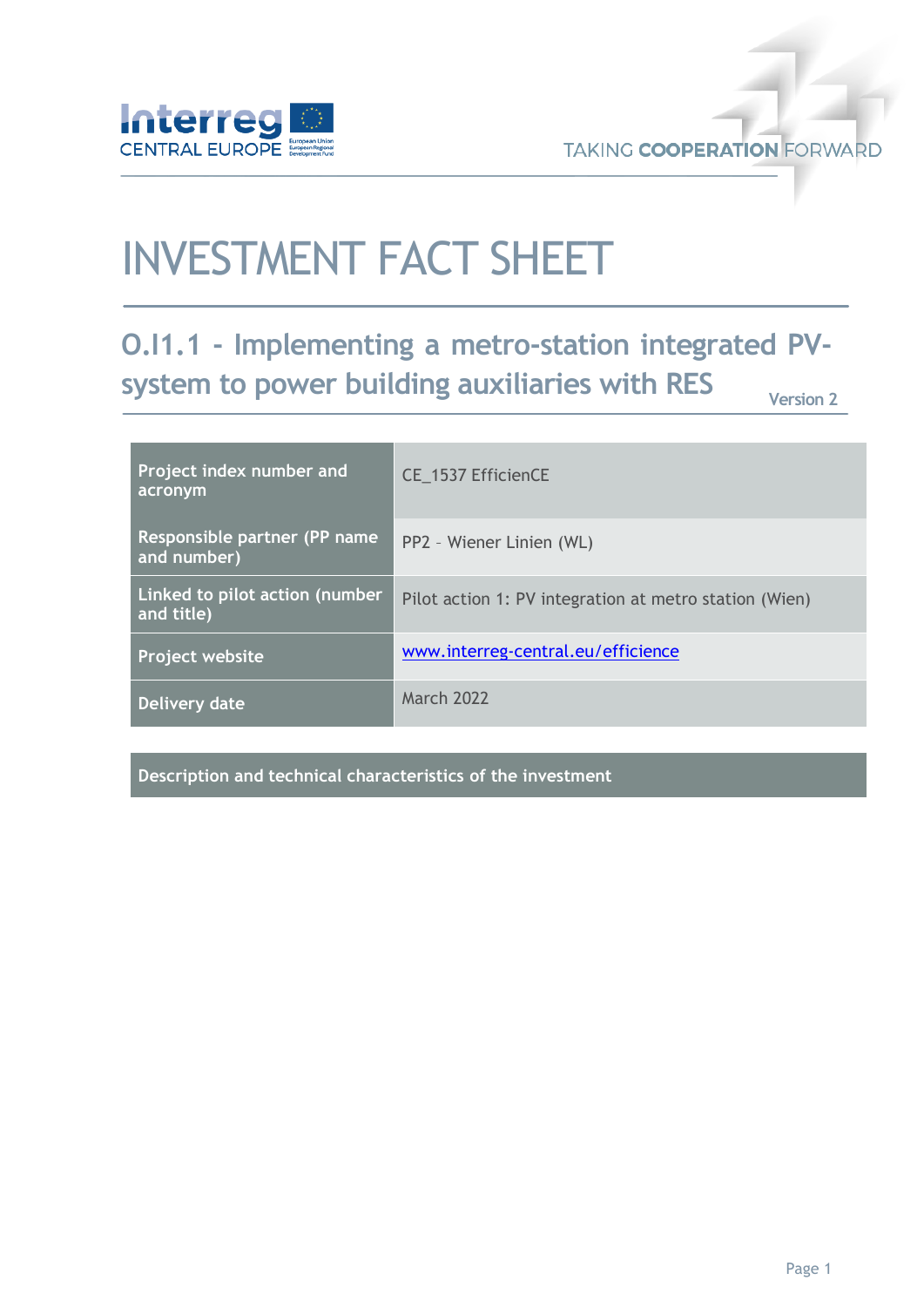

In the pilot project of Wiener Linien GmbH & Co KG (Deliverable D.T3.1.2 – Pilot implementation), a new type of photovoltaic system was tested at the Ottakring metro station. For the first time, PV foils were bonded to the roof of a subway station. These PV foils are five times lighter than conventional PV systems. This feature made the project possible at the first place, since these metro stations were not built to withhold the additional weight of a conventional PV system. Another special feature is that a DC (Direct Current) railway system and PV power generation should be in operation together. Therefore, the chosen PV modules had to meet special technical requirements, although they are more expensive than conventional standard products.

#### **Investment I1 in a snapshot**

- Foil-based PV-System on the roof of a Metro Station
- Without metal frame, much lighter than conventional PV
	- $\circ$  No effects to statics of the building
	- o No negative effects to metros grounding system
- Feed in directly to the stations' energy consumption
- PV-system generation is monitored
- PV-generation is used to power metro stations auxiliaries
- Start of PV-system operation on 14<sup>th</sup> January 2020
- Opening Event with local authorities November 2019

#### **Overview PV system**

| nominal Power PV- System          | 60        | kWp   |
|-----------------------------------|-----------|-------|
| maximal power achieved            | 50        | kWp   |
| expected yearly energy output     | 58.550    | kWh/a |
| yearly energy generation          | 58.377    | kWh/a |
| $CO2$ -savings                    | 7.874     | kg/a  |
| full load hours                   | 973       | h/a   |
| energy demand of metro-station    | 1.029.665 | kWh/a |
| PV-energy share of metrho-station | 5.7%      |       |

#### **Results**

- The PV-system with a nominal power of 60 kWp generated 58.377 kWh green energy in the first year of operation
- 5,7 % of stations yearly energy consumption (1.000 MWh)
- Up to 10 % monthly energy share of metro-stations energy demand
- On a daily basis we can supply up to 50 % of the stations energy need by the PV-System

As the photos in the Annex illustrate, the PV modules are merely glued to the roof and the cables are fixed in duct.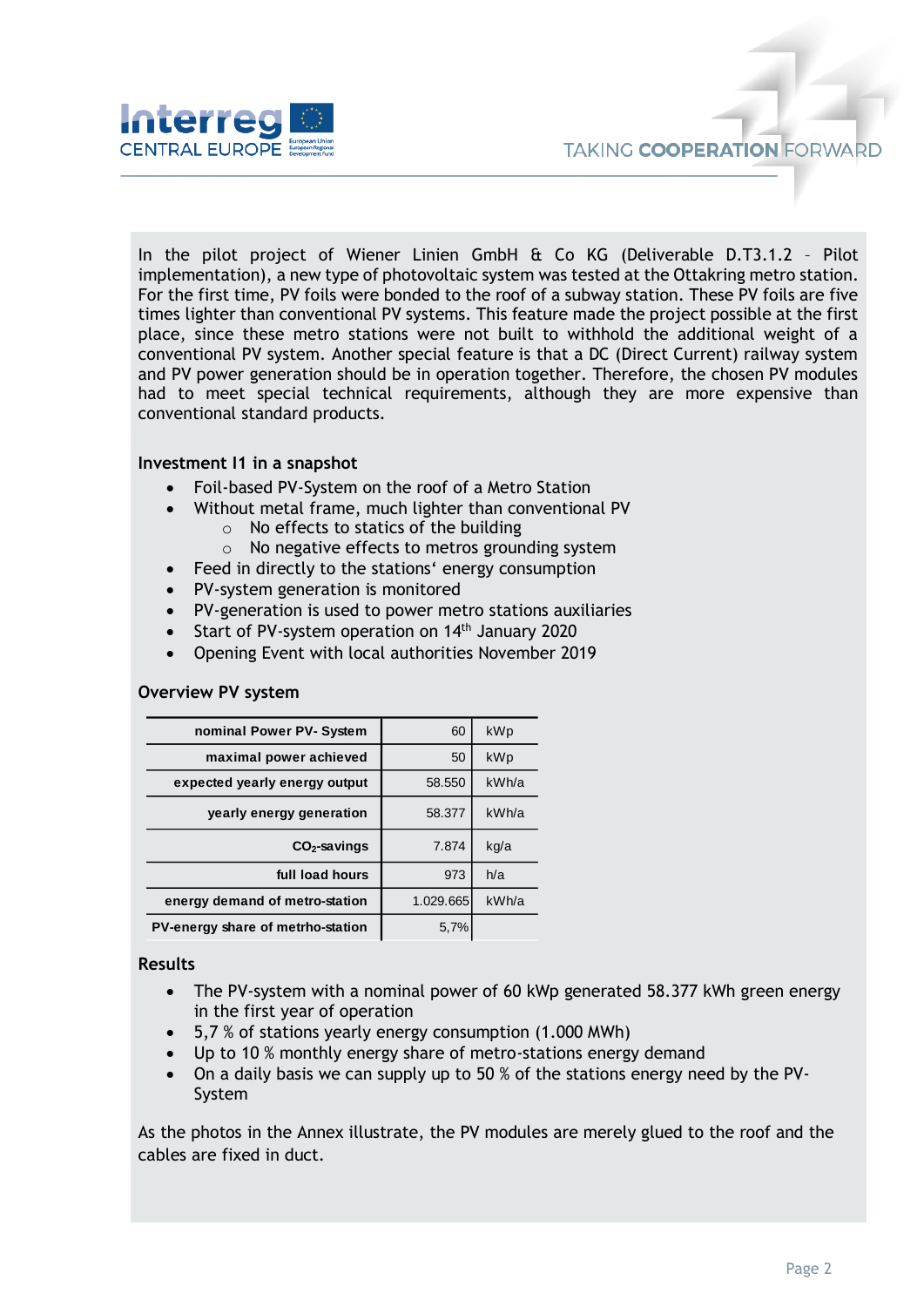

As the tender was implemented in form of an in-house award, guidelines and procedures were simplified. Installation started end of October 2019, right after the contract has been awarded to Wien Energie GmbH, our sister company. At the end of 2019 the entire installation was completed, and a test run implemented. Ever since end of February, we monitor the operating PV power plant as stated above.

#### **Resources needed**

Since we could use the existing collectors, only little extra costs occurred regarding consumption measurements. The already mentioned adaptions concerning cable routing were as expected.

#### **Regulatory requirements**

As mentioned, we were able to simplify the regulatory requirements tremendously by tendering the pilot as an in-house allocation. Besides, we had to prepare a traffic negotiation with the Austrian Railway ÖBB-Personenverkehr AG, since we had to cross their overhead lines in order to deliver the panels to their designated installation spot

Although the current Austrian energy tax releases us from any duties, a discussed regulation draft might follow that could change reporting obligations in the future – a precise supervision is crucial.

#### **Stakeholders involved in the implementation phase**

Even though urban policy was not involved in the project, delegates joined the opening event on November 28<sup>th</sup> and generated supplementary medial sensation. The public interest therefore not only promoted our subcontractors work, but also clarified the active consideration in sustainability once more. Regarding the technical implementation, all subcontractors were able to execute their work as stated in the preparation phase report. Our implementing company, Wien Energie GmbH, could report some learning concerning usage of foil modules when working with temperatures below 5°C. Although Wien Energie GmbH develops PV systems on a daily basis, setting up cable trays made out of glass fibre reinforced plastic was a novelty for them too and might come in handy more often soon.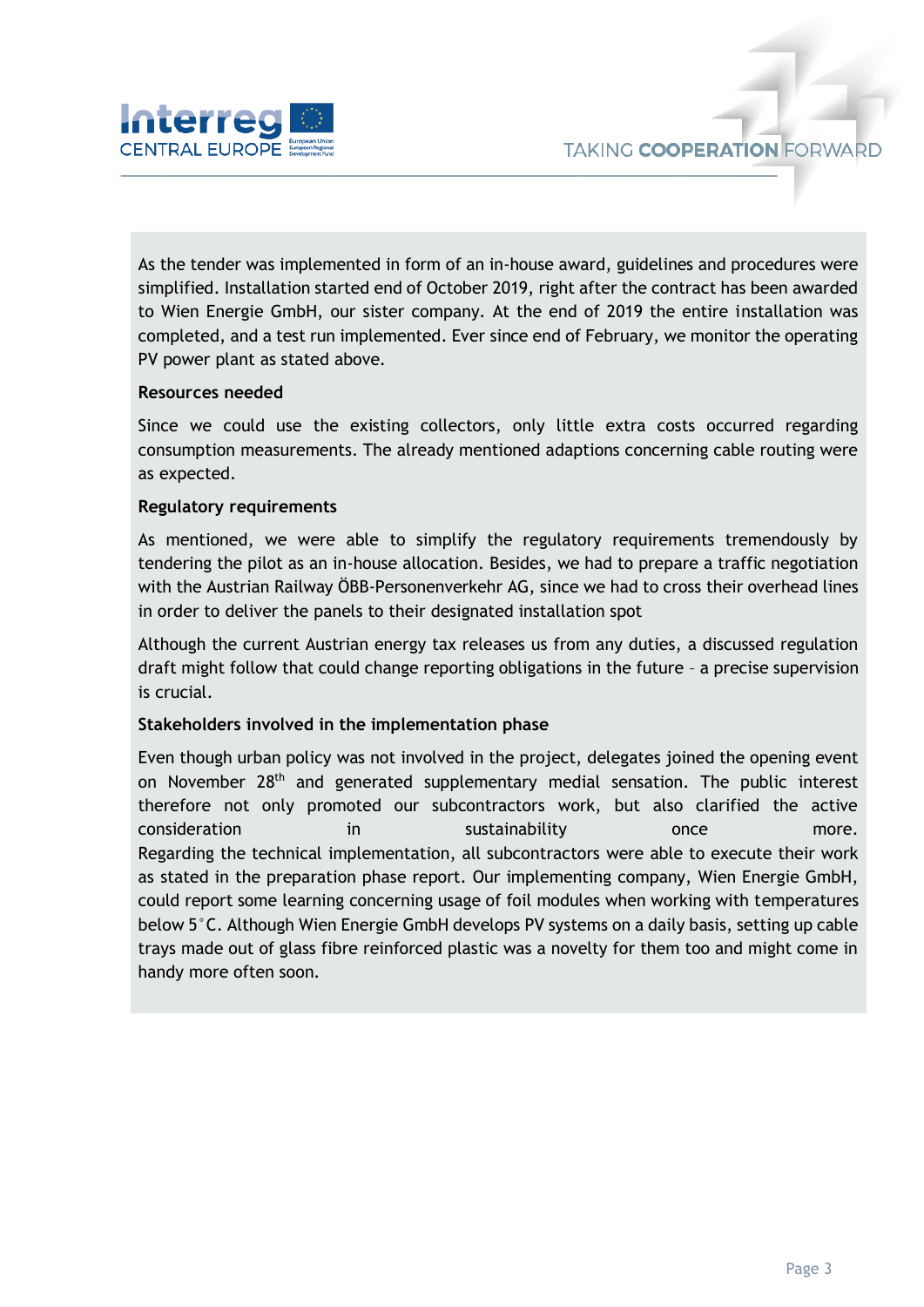



#### **Investment costs (EUR) including a break-down of main cost items**

The full amount of investment costs is situated in BL5 (Equipment).

Investment costs (BL5-equipment): EUR 112.138, - Investment costs ERDF co-financing (BL5): EUR 89.710, -

Break-down of investment costs

| Investment costs PV-panels:         | EUR 76.500, - |
|-------------------------------------|---------------|
| Investment costs power inverter:    | EUR 7.550, -  |
| Investment costs supporting system: | EUR 21.588, - |
| Investment costs solar cables:      |               |

| <b>Investment location</b> |                                                               |                                           |  |  |
|----------------------------|---------------------------------------------------------------|-------------------------------------------|--|--|
| <b>NUTS 3</b>              | Address (Street, house number,<br>postal code, city, country) | <b>GPS</b> coordinates                    |  |  |
| AT130, Wien                | Ottakring metro station                                       | 48.211933423506395,<br>16.310958678735442 |  |  |

| Duration and process of investment implementation |               |  |
|---------------------------------------------------|---------------|--|
| Start date                                        | End date      |  |
| April 2019                                        | December 2019 |  |
| Major milestones of investment implementation     |               |  |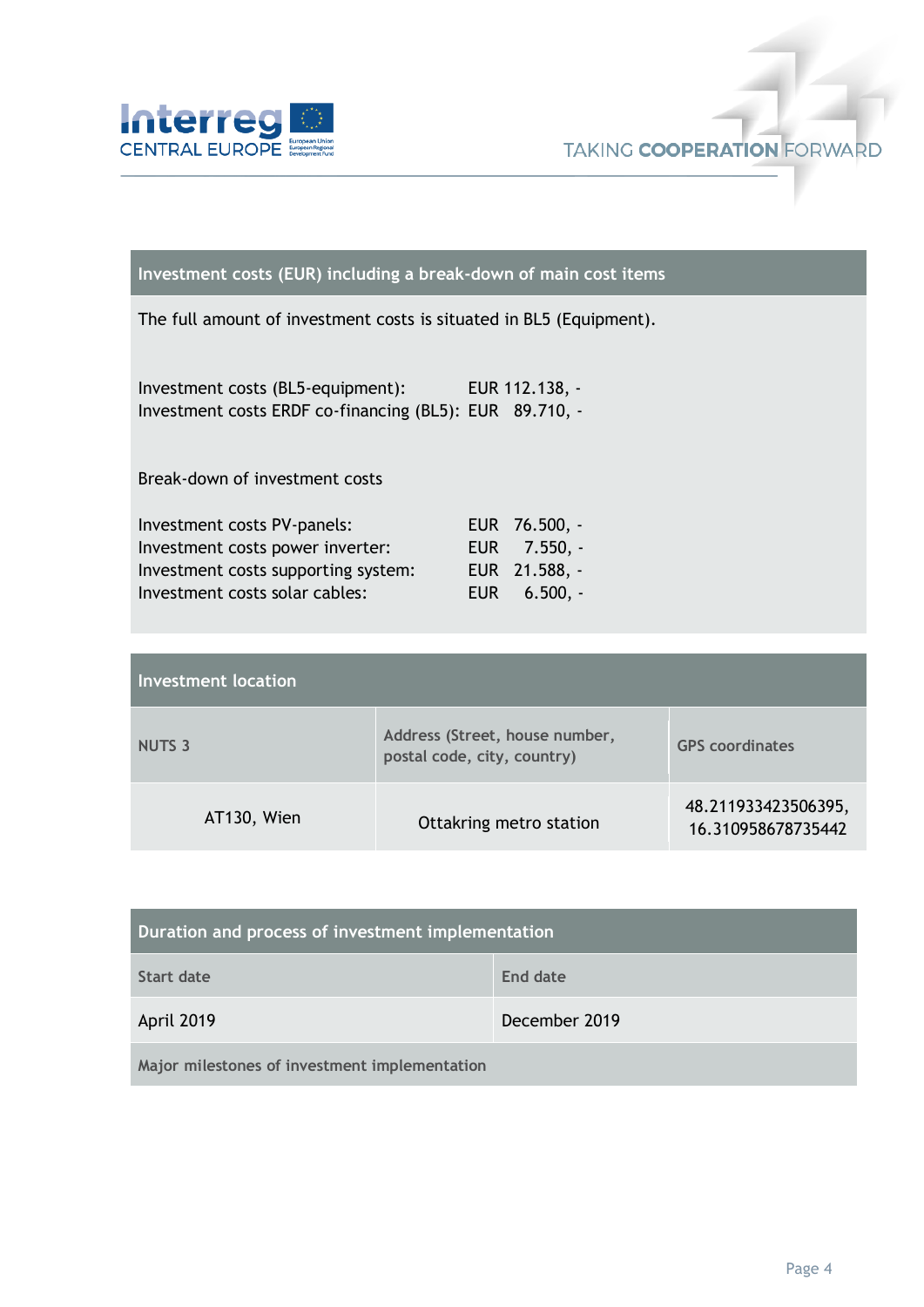

| Milestone                                                          | Date       |
|--------------------------------------------------------------------|------------|
| Project started                                                    | 01/04/2019 |
| In-house allocation carried out                                    | 28/08/2019 |
| Contract awarded                                                   | 30/09/2019 |
| Start of construction                                              | 11/11/2019 |
| Plant built                                                        | 30/12/2019 |
| Energy yield monitoring set up                                     | 30/12/2019 |
| Energy consumption data analysed and optimisation measures derived | 31/12/2021 |
| PV project completed                                               | 31/12/2021 |

The following table provides an overview of the investment milestones:

#### **Ownership and durability of the investment (e.g. maintenance, financing)**

The basis of this investment lays in the key objectives stated in the "Smart City Wien Framework Strategy 2019-2050", which are:

- 1. Quality of life
- 2. Resource conservation
- 3. Innovation

Specifically, the strategy states that the city of Vienna must reduce its carbon footprint by 85 % by 2050. Through this investment, WL is supporting the two latter objectives. Over the next two years, the data obtained from the PV foils will be monitored and analysed in detail. At the end of 2022, recommendations will be formulated to reduce emissions from European public transport. The photovoltaic plant has a size of 360 sqm and an annual output of 60,3 kilowatt peak. This saves more than 21 tons of CO2 every year. It is expected that the investment will save more than 21 tons of CO2 every year.

The investment is owned by Wiener Linien GmbH  $\hat{\alpha}$  Co KG. Therefore, the WL are responsible for the operational management, maintenance, servicing and repair of the PV system. Regarding the feasibility, our investment overcame all obstacles (e.g. weight, electrical earthing) that other potential locations of mobility providers equally struggle with. Therefore, we do not see any technical, but sure some economical barriers. Due to the excellent experience at this metro station, Wiener Linien is currently checking other metro-stations for the possibility of installing a similar PV system. The goal is to install PV systems at as many stations as possible, to use as much green energy as possible for powering the auxiliary of the station. But with a view to the financial aspect, Wiener Linien will use conventional PV-Systems where it is possible.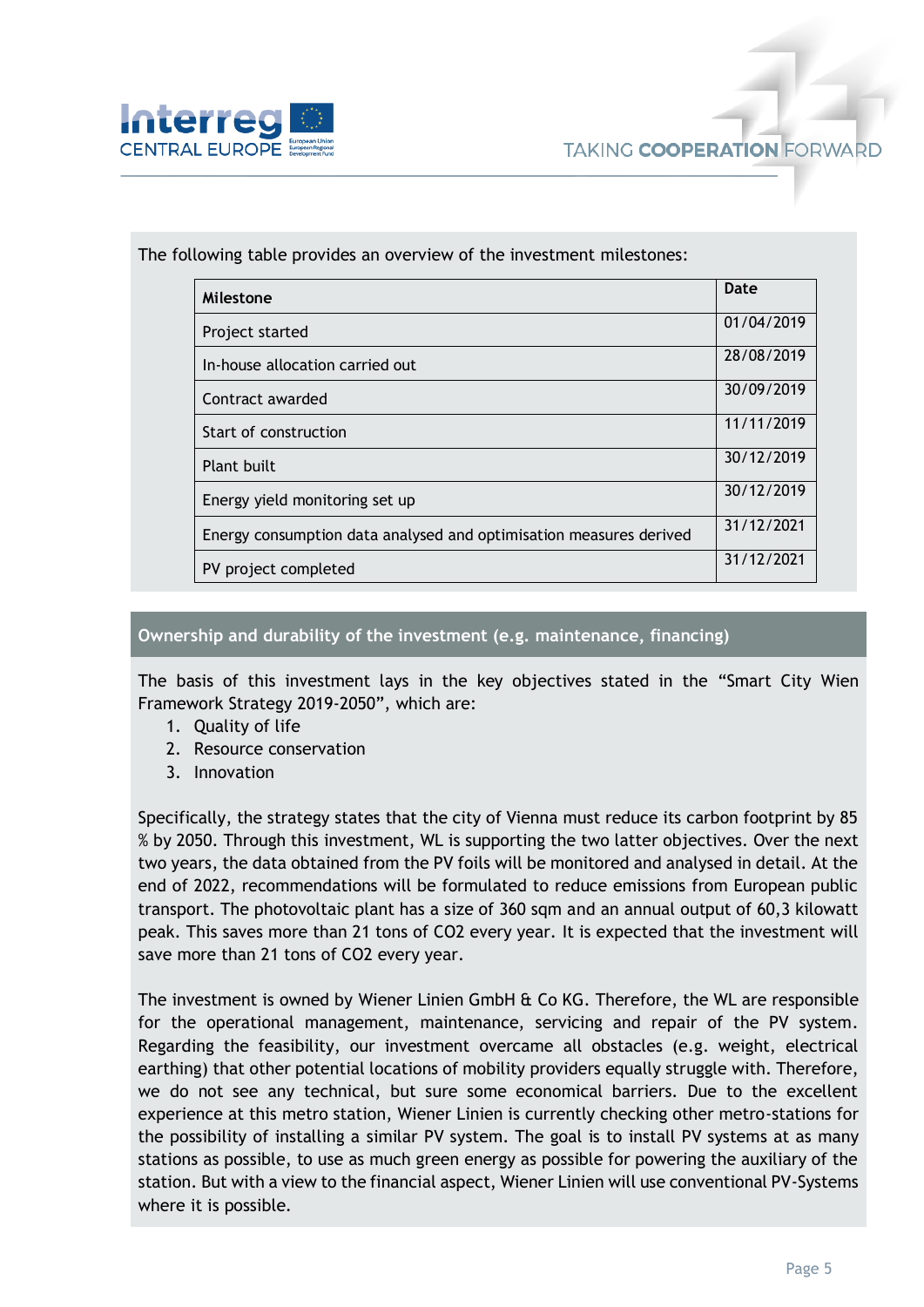

**References to related pilot action (output fact sheet) and relevant deliverables (e.g. pilot action report, studies) and web-links. If applicable, additional documentation, pictures or images to be provided as annex**

DELIVERABLE D.T.3.1.2 - Report on pilot action 1 implementation phase for PP Vienna (PV integration at metro station)



**Figure 1: Photovoltaic foils bonded to the ground (01-2020), Copyright Wiener Linien GmbH & Co KG**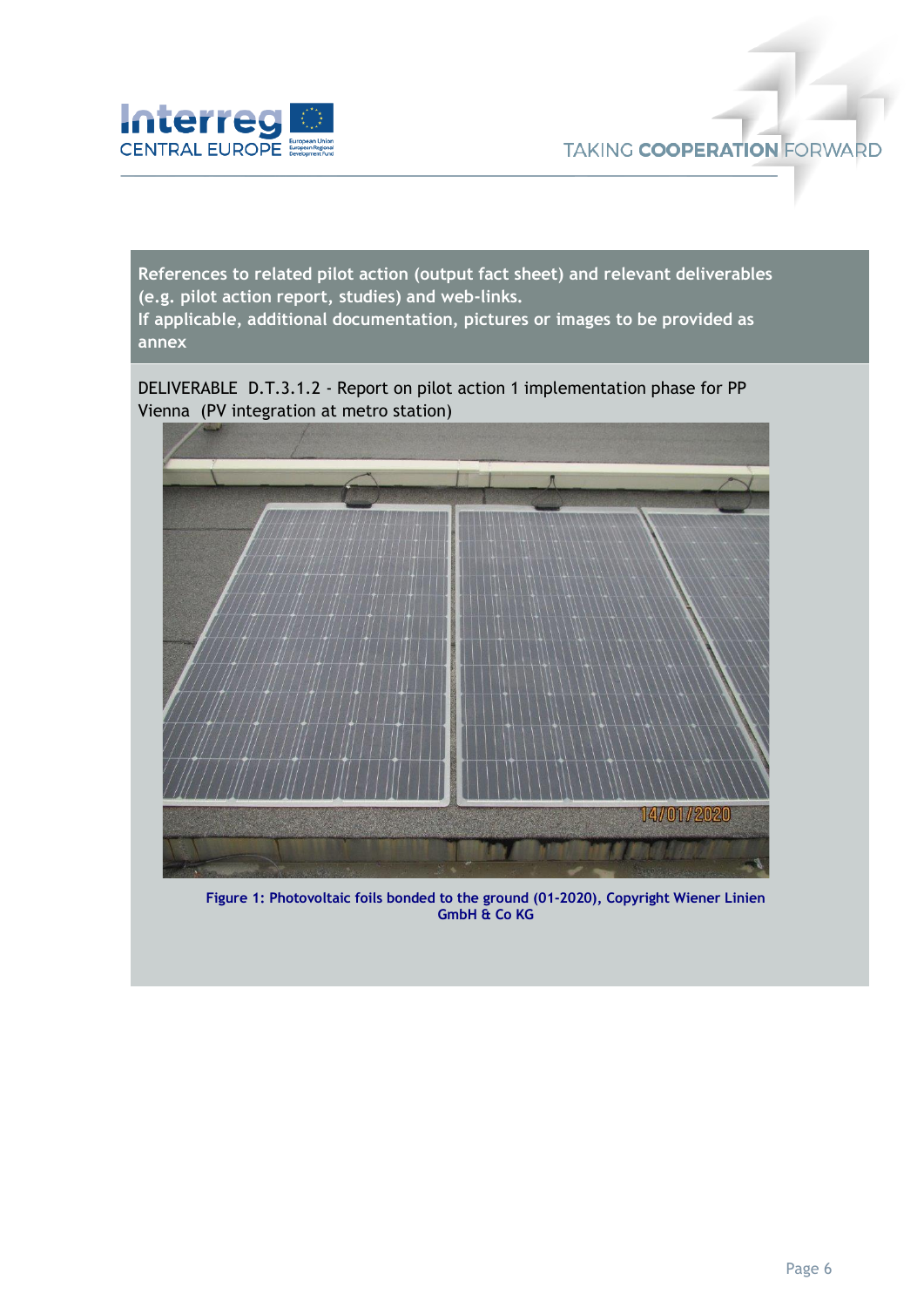



**Figure 2: Aerial picture of Photovoltaic system (05-2020), Copyright Wien Energie GmbH**